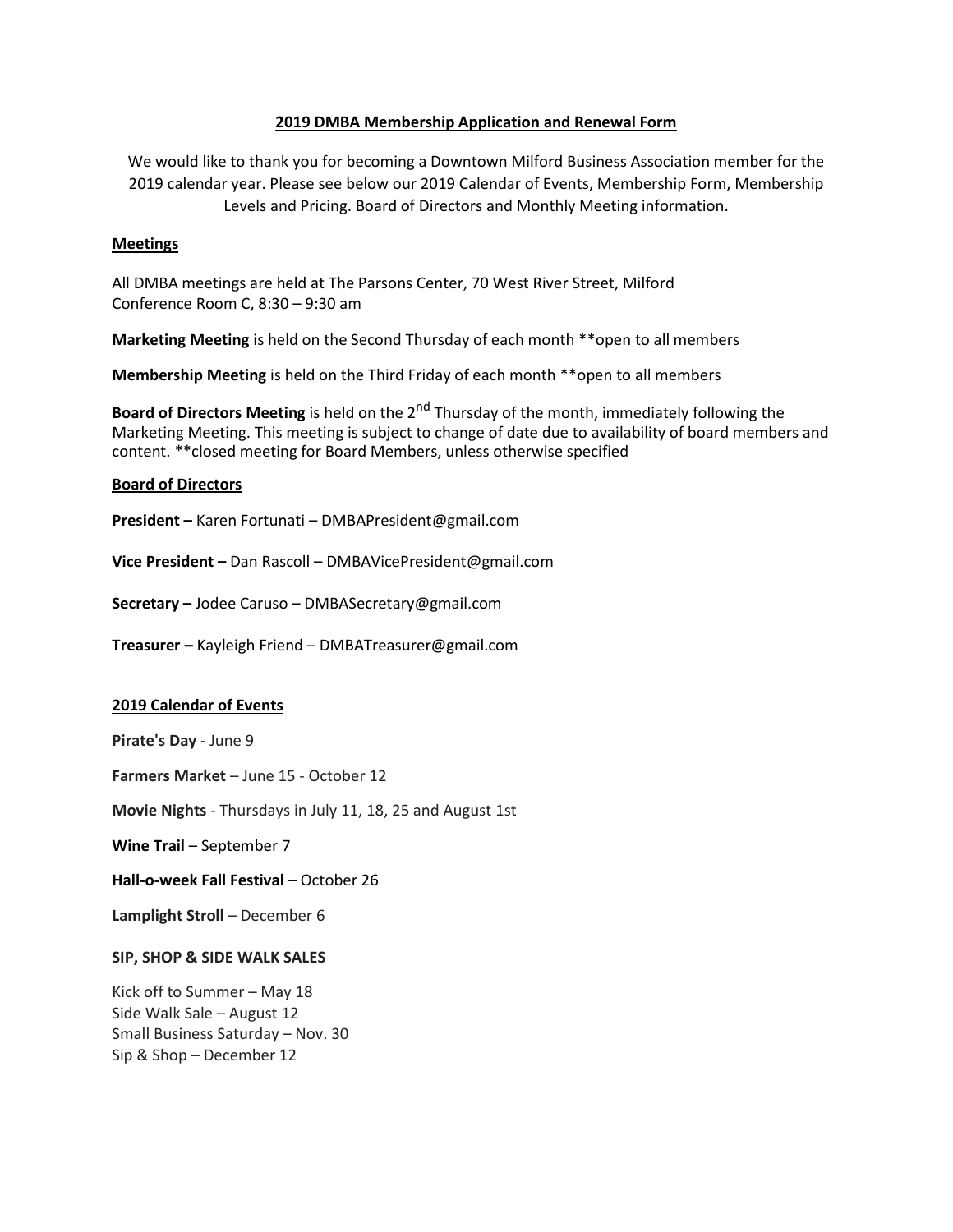## **Membership**

Please Check the membership level box that best suits your business, fill out your information and include a check or credit card info.

If you would like to receive a digital invoice that you can pay securely, please email your membership form to DMBA Treasurer Kayleigh Friend at DMBATreasurer@gmail.com

Due Date: January 1<sup>st</sup>, Dues not received by February 28<sup>th</sup> will be subject to re-joining membership at "new" member rates.

#### **Membership Form**

Please complete form and mail it along with your check or credit card information for the appropriate amount due to: **DMBA P.O. Box 465 Milford, CT 06460**

To pay by Credit Card, please email your complete application to: [DMBATreasurer@gmail.com](mailto:DMBATreasurer@gmail.com) to receive a secure credit card invoice payable online.

Please Print Clearly: \*To be listed in online member listing

| Date: ______________________________ |
|--------------------------------------|
|                                      |
|                                      |
|                                      |
|                                      |
|                                      |
| *Social Media Accounts:              |
|                                      |
|                                      |
|                                      |
|                                      |